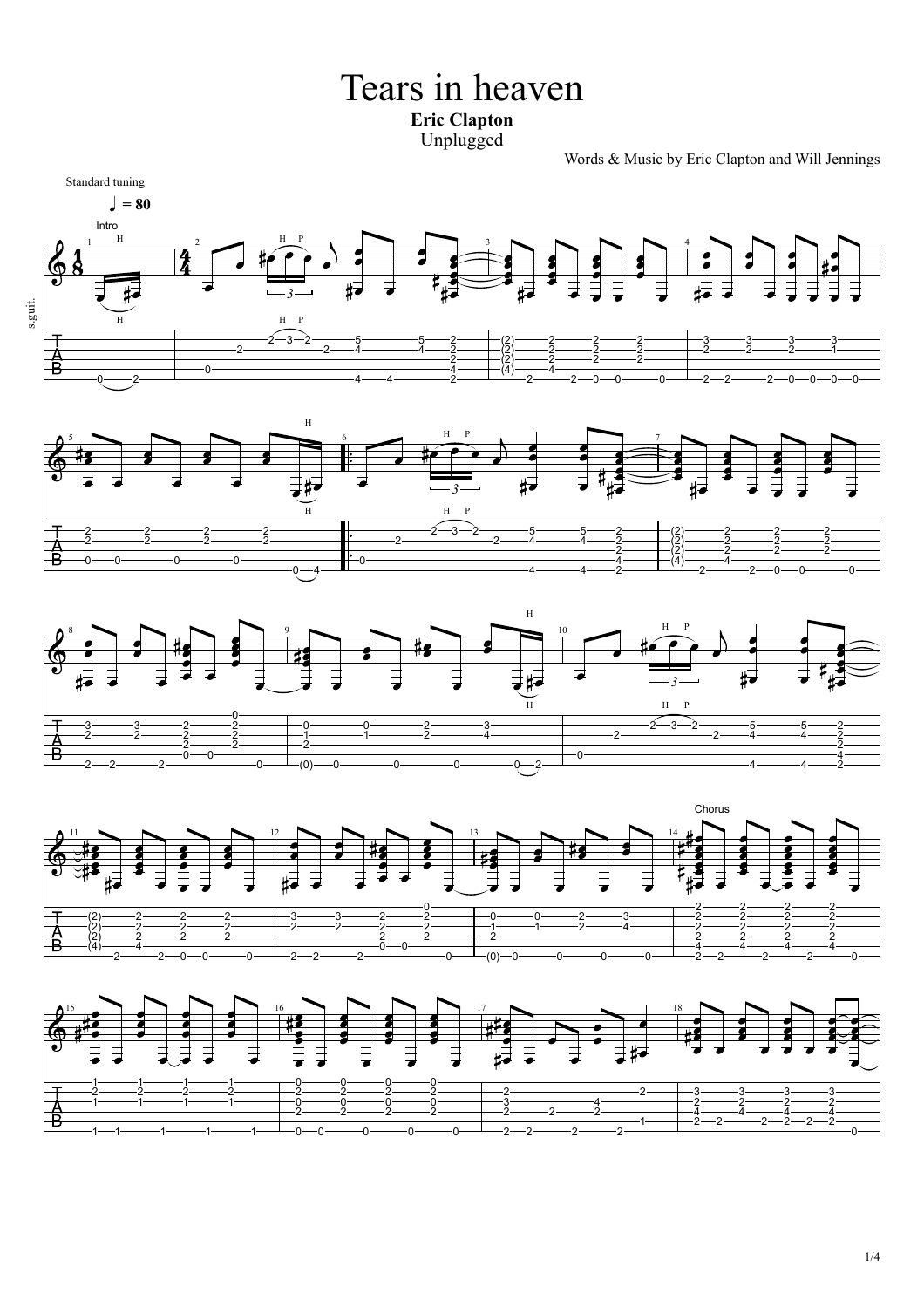









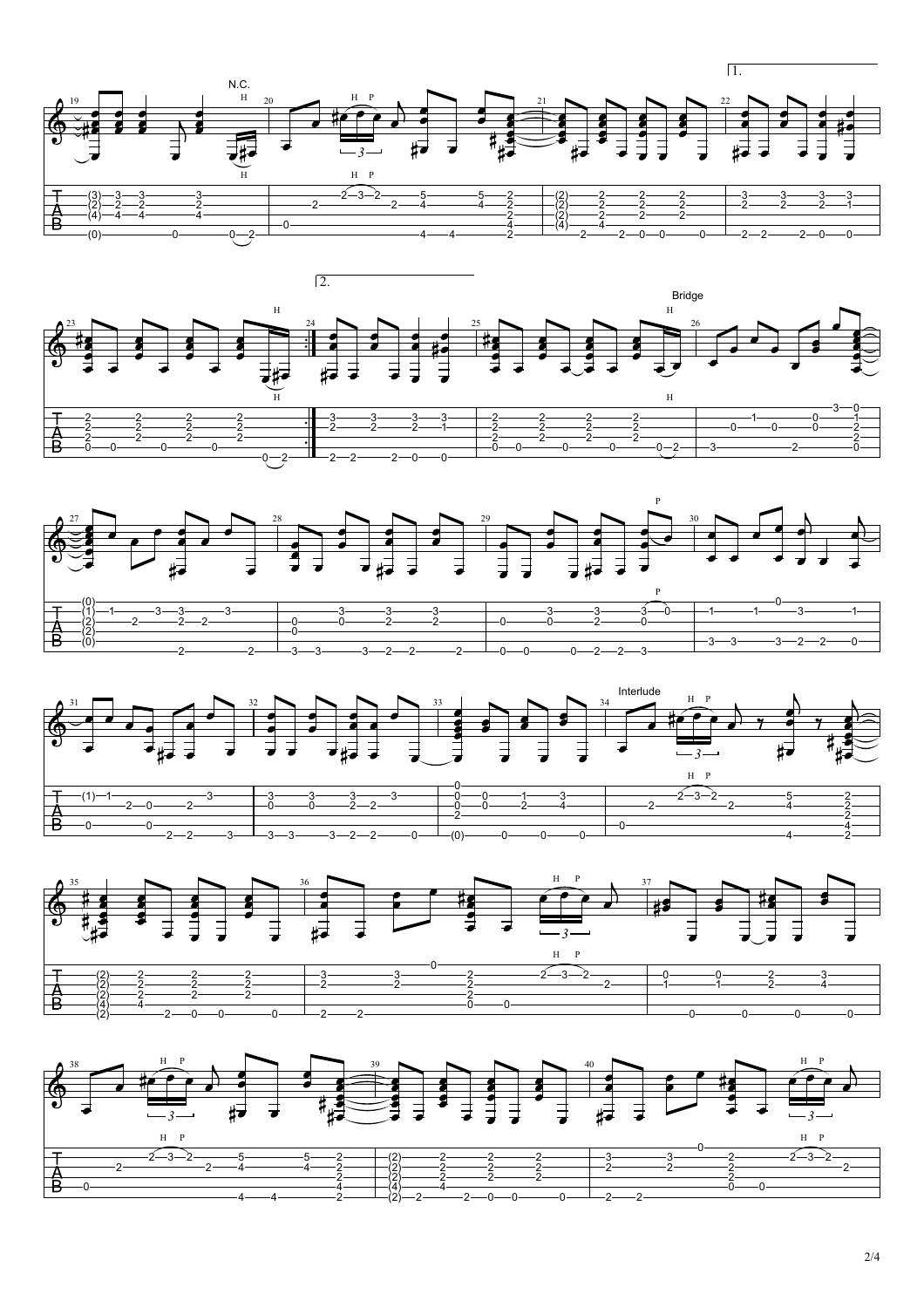

## 3/4